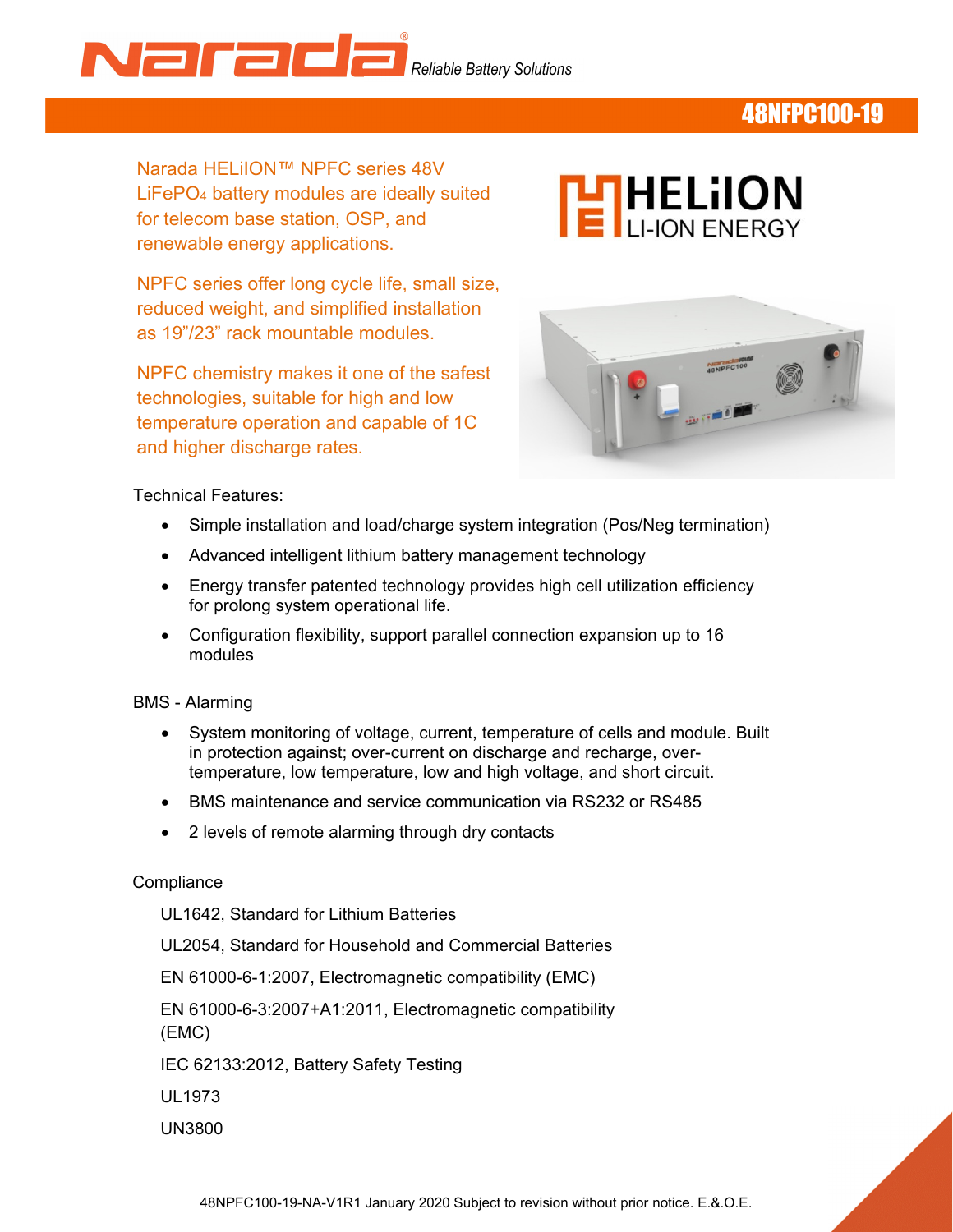

# Reserve Power

### Specifications

| <b>Battery Specification</b>     |              | <b>15S</b>                   |                           |  |  |  |  |  |  |
|----------------------------------|--------------|------------------------------|---------------------------|--|--|--|--|--|--|
| <b>Rated Voltage</b>             |              | 48V                          |                           |  |  |  |  |  |  |
| <b>Rated Capacity</b>            |              | 100Ah (0.5C to 40.5V @ 25°C) |                           |  |  |  |  |  |  |
| Discharge Current (Max.)         |              | 100A                         |                           |  |  |  |  |  |  |
| <b>Discharge End Voltage</b>     |              | 40.5V                        |                           |  |  |  |  |  |  |
| Charge Current (Recomm.)         |              | <b>20A</b>                   |                           |  |  |  |  |  |  |
| Charge Current (Max.)            |              | 100A                         |                           |  |  |  |  |  |  |
| <b>Charge Voltage</b>            |              | $54.0{\pm}0.5V$              |                           |  |  |  |  |  |  |
|                                  | Width        | 443 mm                       |                           |  |  |  |  |  |  |
| <b>Dimensions</b>                | <b>Depth</b> | 400 mm                       |                           |  |  |  |  |  |  |
|                                  | Height       | 133 mm                       |                           |  |  |  |  |  |  |
|                                  |              |                              |                           |  |  |  |  |  |  |
| <b>Typical Weight</b>            |              | <b>42 Kg</b>                 |                           |  |  |  |  |  |  |
| <b>Layout of Front Pannel</b>    |              |                              |                           |  |  |  |  |  |  |
| <b>Status Indicators</b>         |              | SOC / ALM / RUN              |                           |  |  |  |  |  |  |
| <b>Communication Ports</b>       |              | RS232 / RS485*2              |                           |  |  |  |  |  |  |
| <b>Communication in Parallel</b> |              | 8 modules in maximum         |                           |  |  |  |  |  |  |
| <b>Reset Key</b>                 |              | Available                    |                           |  |  |  |  |  |  |
| <b>Terminal Size</b>             |              | M8 (Screw size)              |                           |  |  |  |  |  |  |
| <b>LCD Screen</b>                |              | Optional                     |                           |  |  |  |  |  |  |
| <b>Breaker</b>                   |              | Optional                     |                           |  |  |  |  |  |  |
| <b>Dry Contact</b>               |              | Optional                     |                           |  |  |  |  |  |  |
| <b>Operation Environments</b>    |              |                              |                           |  |  |  |  |  |  |
|                                  |              | <b>Discharge</b>             | $-20$ to +60 $^{\circ}$ C |  |  |  |  |  |  |
| <b>Temperature Range</b>         |              | Charge                       | 0 to + $60^{\circ}$ C     |  |  |  |  |  |  |
|                                  |              | Storage                      | 0 to +40 $C$              |  |  |  |  |  |  |
|                                  |              | <b>Discharge</b>             | +15 to +35 $^{\circ}$ C   |  |  |  |  |  |  |
| Temperature Recommendation       |              | Charge                       | +15 to + 35 $\degree$ C   |  |  |  |  |  |  |
|                                  |              | Storage                      | +15 to + $30^{\circ}$ C   |  |  |  |  |  |  |
| <b>Humidity</b>                  |              | 5% to 95%                    |                           |  |  |  |  |  |  |
|                                  |              |                              |                           |  |  |  |  |  |  |

# Dimensions-mm